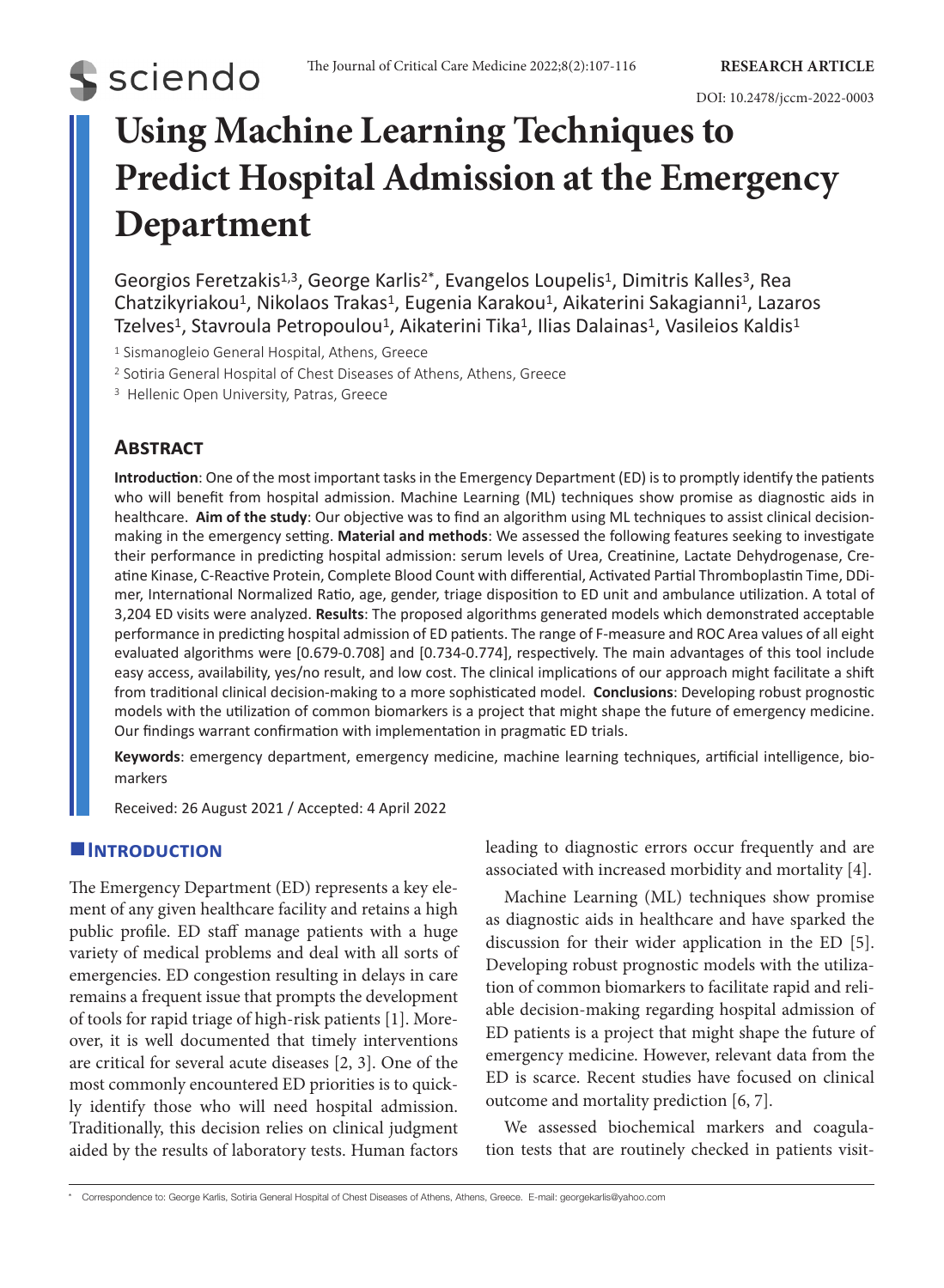ing the ED, seeking to investigate their performance in predicting whether the patients will be admitted to the hospital. Our aim is to find an algorithm using ML techniques to assist clinical decision-making in the emergency setting.

#### **MATERIALS AND METHODS**

This research is a retrospective observational study conducted in the ED of a public tertiary care hospital in Greece that has been approved by the Institutional Review Board of Sismanogleio General Hospital (Ref. No 15177/2020, 5969/2021).

This study examines the performance of eight machine learning models based on data of the Biochemistry and Hematology Departments from ED patients. Blood samples were obtained for the measurement of biochemical and hematological parameters. The serum levels of Urea (UREA) [Normal Range (NR)=10-50 mg/dL-test principle: kinetic test with urease and glutamate dehydrogenase], Creatinine (CREA) (NR=0.5- 1.5 mg/dL-kinetic colorimetric assay based on the Jaffé method), Lactate Dehydrogenase (LDH) (NR=135-225 U/L-UV assay), Creatine Kinase (CPK) (NR=25-190 U/L-UV assay), C-Reactive Protein (CRP) (NR < 6 mg/L-particle-enhanced immunoturbidimetric assay) were measured using the Cobas 6000 c501 Analyzer (Roche Diagnostics, Mannheim, Germany). Complete blood count (CBC) samples were collected, and parameters such as White Blood Cell (WBC) (NR=4- 11 K/μl-flow cytometry analysis), Neutrophil (NEUT) (NR=40-75 %-flow cytometry), Lymphocyte (LYM) (NR=20-40%-flow cytometry) and Platelet (PLT) (NR=150-400 K/μl-hydrodynamic focusing-flow cytometry) counts and Hemoglobin (HGB) (NR=12-17.5 g/dL-SLS method) were analyzed using the Sysmex XE 2100 Automated Hematology Analyzer (Sysmex Corporation, Kobe, Japan). Routine hemostasis parameters such as activated partial thromboplastin time (aPTT) (NR=24-39 sec-clotting method), DDimer (DD) (NR <500 μg/L-immunoturbidimetric assay), and International Normalized Ratio (INR) (NR=0.86-1.20-calculated) were determined in plasma using the BCS XP Automated Hemostasis Analyzer (Siemens Healthcare Diagnostics, Marburg, Germany).

All raw data was retrieved from a standard Hospital Information System (HIS) and a Laboratory Information System (LIS). The analysis was performed using the Waikato Environment for Knowledge Analysis (WEKA) [8], a Data Mining Software in Java workbench.

The flow diagram of the study is depicted in Figure 1. A total of 3,204 ED visits were analyzed during the study period (14 March – 4 May 2019). The anonymous data set under investigation contains eighteen features presented in Table 1.

To assess the performance of the best-performing model (Smith and Frank 2016) for our analysis in WEKA, we have used a 10-fold cross-validation approach to avoid overfitting; Cross-validation is widely regarded as a quite reliable way to assess the quality of results from machine learning techniques. WEKA [9- 11] provides detailed results for the classifiers under investigation regarding the following evaluation measures:

| a. TP Rate (or Recall) is calculated as $\frac{TP}{TP+FN}$                                       |
|--------------------------------------------------------------------------------------------------|
| b. FP Rate is calculated as $\frac{FP}{FP+TN}$                                                   |
| c. Precision is calculated as $\frac{TP}{TP}$<br>$TP+FP$                                         |
| d. F-Measure is calculated as $\frac{2 \times Precision \times Recall}{2}$<br>Precision + Recall |
| $\cdot$ MMC : $\cdot$ . $1\cdot$ . $1\cdot$                                                      |

| e. MINIC is calculated as                                             |  |  |  |  |  |  |  |  |  |  |  |
|-----------------------------------------------------------------------|--|--|--|--|--|--|--|--|--|--|--|
| $TP \times TN$ – $FP \times FN$                                       |  |  |  |  |  |  |  |  |  |  |  |
| $\sqrt{(TP + FP) \times (TP + FN) \times (TN + FP) \times (TN + FN)}$ |  |  |  |  |  |  |  |  |  |  |  |

- f. The area under the Receiver Operating Characteristics (ROC) curve (AUC)
- g. The PRC plot shows the relationship between precision and sensitivity.

Among many algorithms that were evaluated for our research purposes, in this article, we present only the eight best-performing algorithms, mainly in terms of ROC area and F-Measure.

During our experiments, we retained the default settings of all classification algorithms' original implementations provided by WEKA. Each algorithm was evaluated on two data sets; the original data set, including the missing values, and on the data set where the missing values were identified, and they were replaced with appropriate values using WEKA's *ReplaceMissing-Values filter*. Furthermore, since the number of patients in our data set who met clinical criteria for hospital admission (36.7%) is less than those who did not meet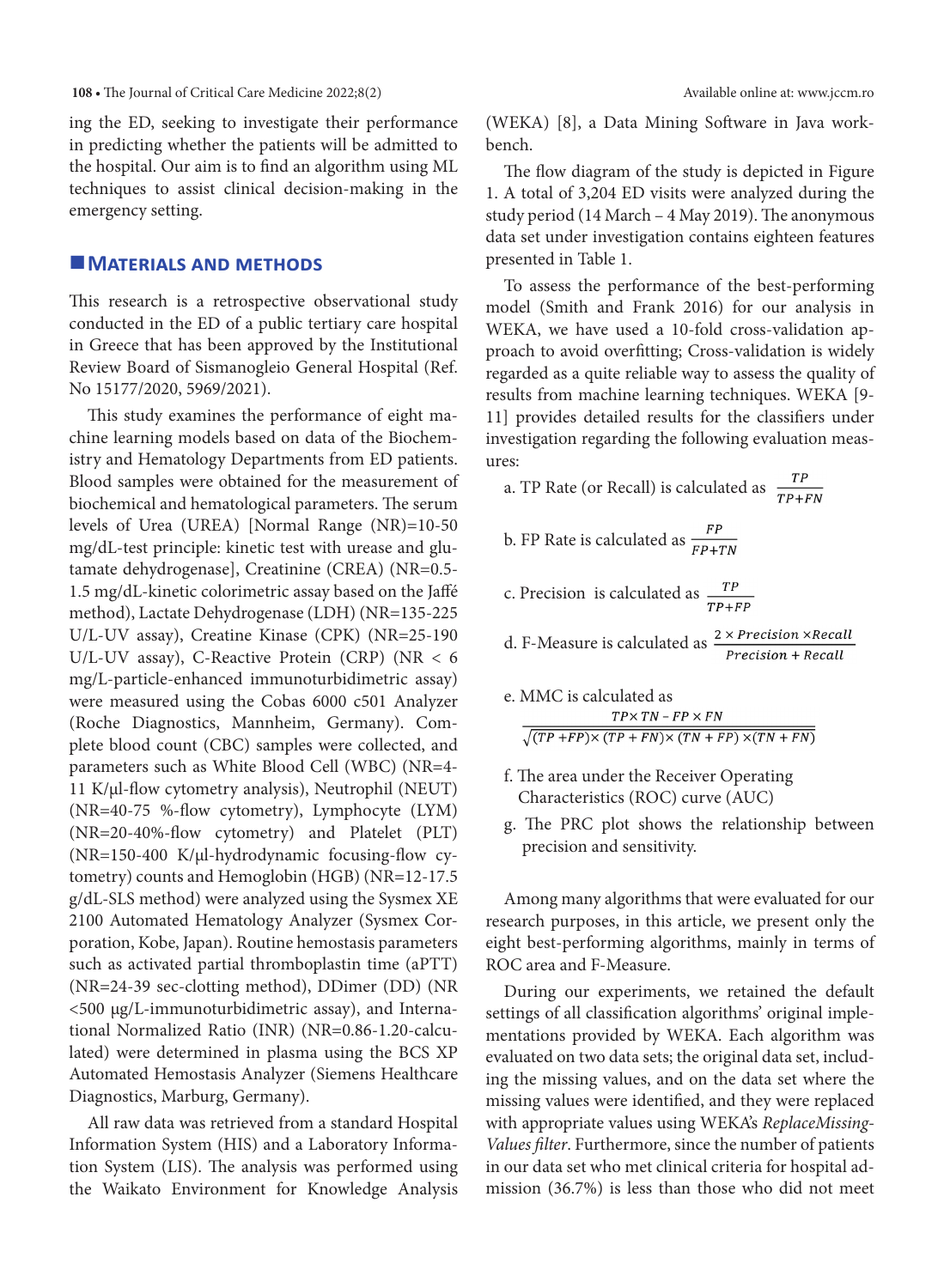

**Fig. 1. Patient flow diagram**

(63.3%), we applied WEKA's ClassBalancer technique [8] to prevent overfitting by reweighting the instances in the data set so that each class had the same total weight during the phase of model training.

In our investigation, we evaluated a Naive Bayes classifier [12, 13], a multinomial logistic regression model with a ridge estimator [14], two boosting techniques; AdaBoost [15] and LogitBoost [16], Classification via

#### **Table 1. Features**

| <b>Features</b> | <b>Type</b>                                                                                                                                                            | <b>Mean</b> | <b>Standard Deviation</b> |
|-----------------|------------------------------------------------------------------------------------------------------------------------------------------------------------------------|-------------|---------------------------|
| <b>CPK</b>      | numerical                                                                                                                                                              | 179.155     | 1183.877                  |
| <b>CREA</b>     | numerical                                                                                                                                                              | 1.06        | 0.827                     |
| <b>CRP</b>      | numerical                                                                                                                                                              | 39.094      | 71.48                     |
| LDH             | numerical                                                                                                                                                              | 222.327     | 156.343                   |
| UREA            | numerical                                                                                                                                                              | 45.651      | 33.616                    |
| aPTT            | numerical                                                                                                                                                              | 34.227      | 11.443                    |
| <b>DDIMER</b>   | numerical                                                                                                                                                              | 1422.899    | 2522.921                  |
| <b>INR</b>      | numerical                                                                                                                                                              | 1.131       | 0.571                     |
| <b>HGB</b>      | numerical                                                                                                                                                              | 12.87       | 2.13                      |
| <b>LYM</b>      | numerical                                                                                                                                                              | 22.085      | 11.672                    |
| <b>NEUT</b>     | numerical                                                                                                                                                              | 69.478      | 13.083                    |
| PLT             | numerical                                                                                                                                                              | 252.467     | 87.814                    |
| <b>WBC</b>      | numerical                                                                                                                                                              | 9.617       | 5.153                     |
| Age             | numerical; Integer*                                                                                                                                                    | 61.175      | 20.822                    |
| Gender          | categorical {Male, Female}                                                                                                                                             |             |                           |
| ED Unit         | categorical {Urology, Pulmonology, Internal Medicine, Oto-<br>laryngology, Triage, Cardiology, General Surgery, Opthal-<br>mology, Vascular Surgery, Thoracic Surgery} |             |                           |
| Ambulance       | Categorical {Yes, No}                                                                                                                                                  |             |                           |
| Admission       | Categorical {Yes, No}                                                                                                                                                  |             |                           |

\*Patients' age has been rounded to the nearest whole number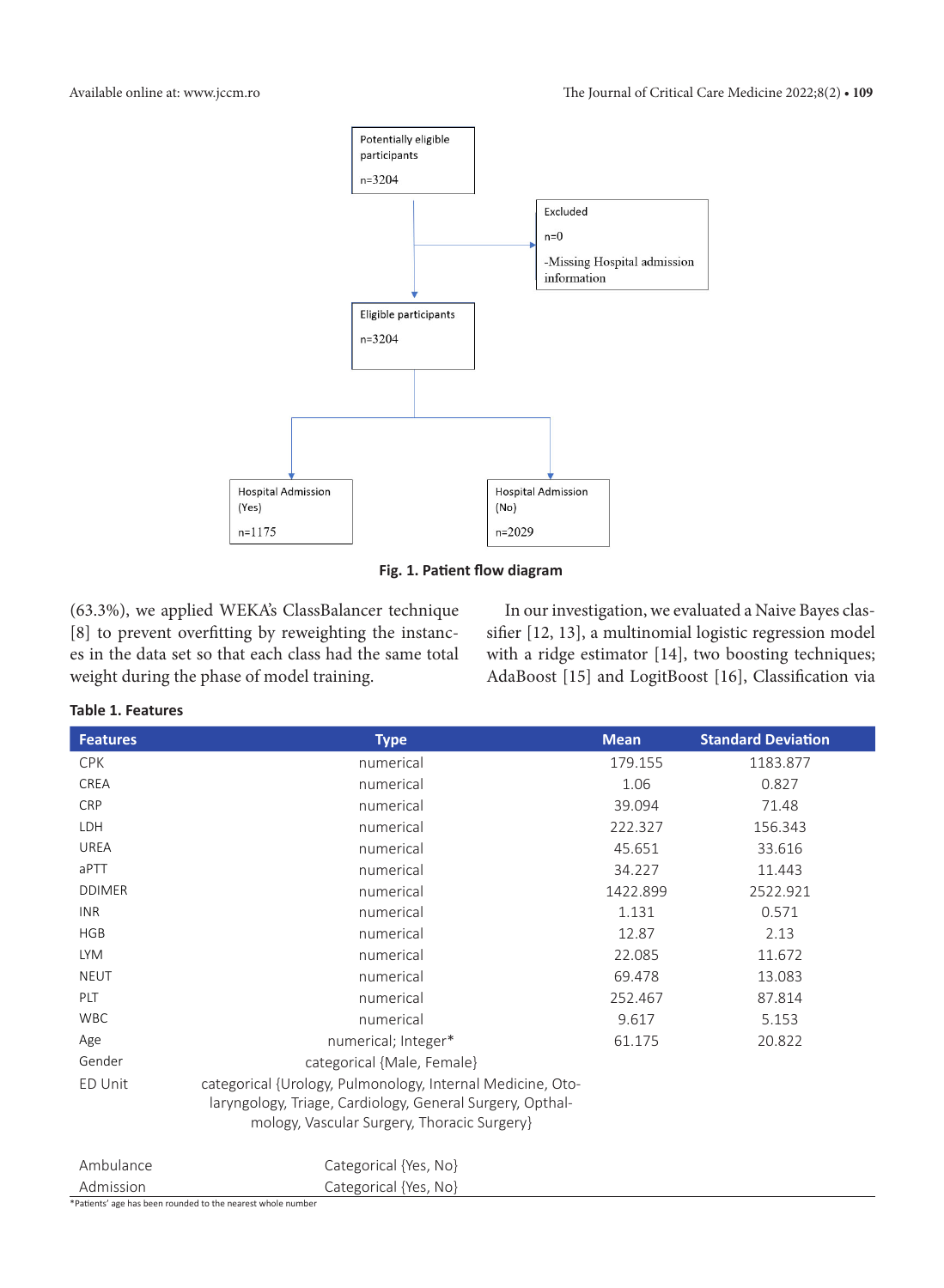#### **110** • The Journal of Critical Care Medicine 2022;8(2) Available online at: www.jccm.ro

Regression [17], a random forest [18], a bagging method [19] and a multilayer perceptron (MLP) (a neural network trained with error backpropagation) [8, 20].

#### **Results**

The performance of each algorithm was evaluated on its ability to predict whether a patient seen in the emergency department is subsequently admitted to the hospital or not by only taking into consideration the features presented in Table 1. All algorithms were evaluated on both datasets (original with missing values, modified by using the *ReplaceMissingValues* filter), and the detailed results are presented in Appendix (Tables A1-A16). The classification performance's results on the original data set, regarding the F-Measure and ROC Area of each algorithm, are summarized in Table 2 and Figure 2.

According to Table 2, considering the weighted average values, it can be seen that Logit boost slightly outperformed other models with respect to both F-measure and ROC Area with values of 0.708 and 0.774, respec-

**Table 2. Weighted Average values of F-Measure and ROC Area for all methods (10-fold cross-validation)**

|                               | <b>F-Measure</b> | <b>ROC Area</b> |
|-------------------------------|------------------|-----------------|
| NaiveBayes                    | 0.679            | 0.734           |
| Logistic Regression           | 0.697            | 0.762           |
| Ada boost                     | 0.685            | 0.753           |
| Logit boost                   | 0.708            | 0.774           |
| Classification Via Regression | 0.691            | 0.760           |
| Random Forest                 | 0.689            | 0.757           |
| <b>Bagging</b>                | 0.703            | 0.764           |
| Multilayer perceptron         | 0.707            | 0.742           |

tively. We can also observe that the range of F-measure and ROC Area values of all eight algorithms that were evaluated are [0.679-0.708] and [0.734-0.774], respectively, and they can be considered acceptable [21].

The classification performance's results of F-Measure and ROC Area on the data set where the missing values have been replaced by using WEKA's ReplaceMissing-Values filter are summarized in Table 3 and Figure 3.

According to Table 3, considering the weighted average values, it can be seen that the Random Forest slightly outperformed other models with respect to both F-measure and ROC Area with values of 0.723 and 0.789, respectively. Additionally, we can observe that the range of F-measure and ROC Area values of all eight algorithms are [0.663-0.723] and [0.731-0.789], respectively, and as previously noted, they can also be considered acceptable. Furthermore, we were positively surprised to see that the impact of missing values on the classifiers' performance was less pronounced than we initially thought.

Furthermore, since the admitted patients were 1175 versus 2029 that were not admitted, we applied the WEKA's ClassBalancer technique on both datasets and re-evaluate the performance of the two classifiers (Logit boost and Random Forest). After the application of the ClassBalancer filter in the original data set, we observe that the performance of Logit boost (F-measure:0.693; ROC area:0.773) (Table A17) is quite similar to this of the imbalanced data set (F-measure:0.708; ROC area:0.774). Similar behavior, we also observe in the performance of Random Forest before (F-measure:0.723; ROC area:0.789) and after (F-measure:0.704; ROC area:0.784) (Table A18) the application of Class-



**Fig. 2. Weighted Average values of F-Measure and ROC Area for all methods (10-fold cross-validation)**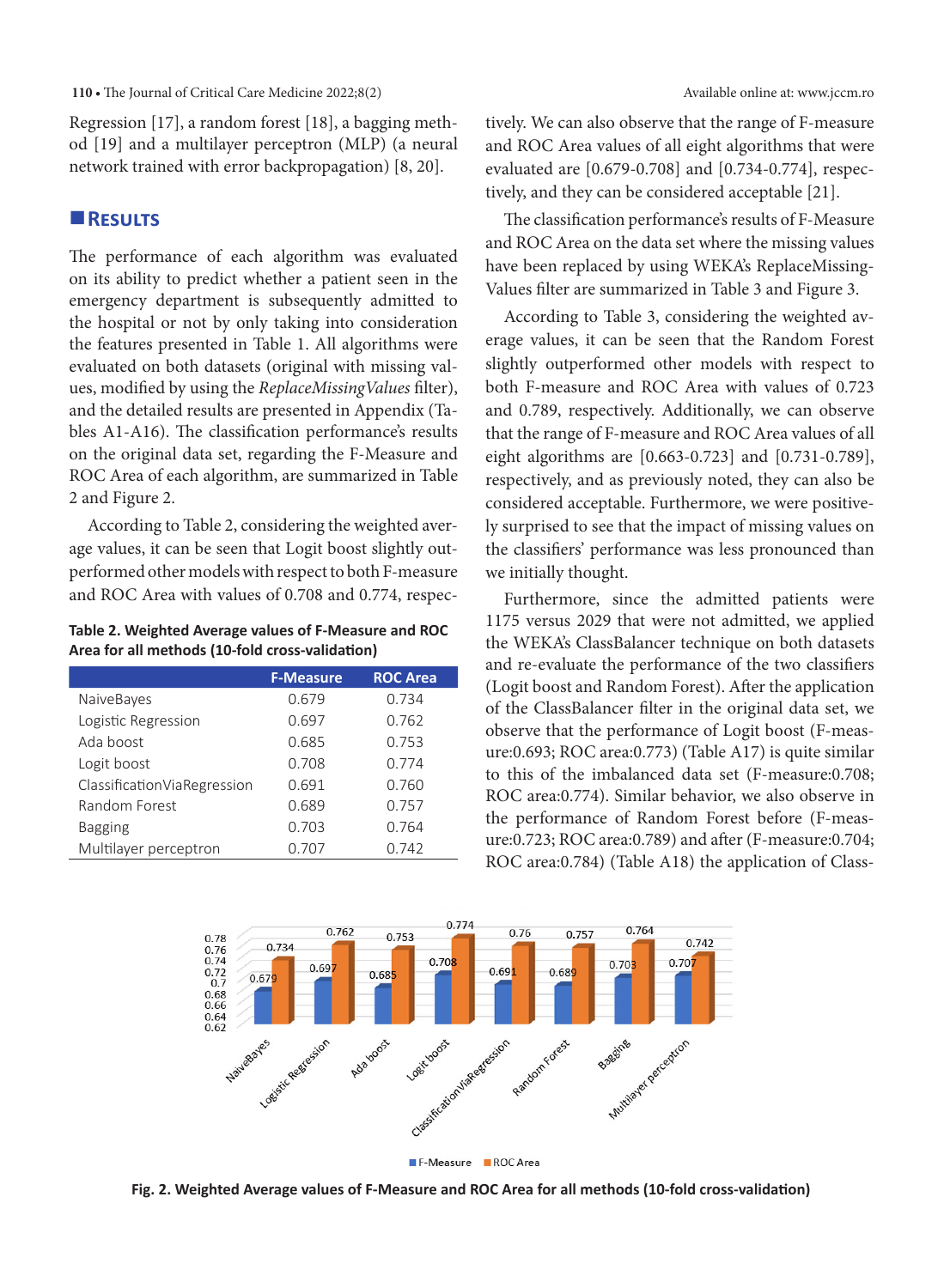

**Fig. 3. Weighted Average values of F-Measure and ROC Area for all methods - ReplaceMissingValues filters (10-fold cross-validation)**

**Table 3. Weighted Average values of F-Measure and ROC Area for all methods -ReplaceMissingValues filters (10 fold cross-validation)**

|                               | <b>F-Measure</b> | <b>ROC Area</b> |
|-------------------------------|------------------|-----------------|
| <b>NaiveBayes</b>             | 0.663            | 0.741           |
| Logistic Regression           | 0.696            | 0.765           |
| Ada boost                     | 0.674            | 0.731           |
| Logit boost                   | 0.704            | 0.757           |
| Classification Via Regression | 0.691            | 0.758           |
| Random Forest                 | 0.723            | 0.789           |
| <b>Bagging</b>                | 0.712            | 0.775           |
| Multilayer perceptron         | 0.697            | 0.740           |

Balancer filter in the data set where the missing values have been replaced by using the ReplaceMissingValues filter.

#### **Discussion**

Based on the data from 3,204 adult ED visits, using common laboratory tests and basic demographics, we evaluated eight ML algorithms that generated models that can reliably predict the hospital admission of patients seen in the ED. Our study utilized pre-existing patient data from a standard HIS and LIS. Therefore, the methods proposed here can serve as a valuable tool for the clinician to decide whether to admit or not an ED patient. The main advantages of this tool include easy access, availability, yes/no result, and low cost. The clinical implications of our approach might be significant and might facilitate a shift from traditional clinical decision-making to a more sophisticated model.

The application of machine learning techniques in the ED is not entirely new. Yet, it is not considered the standard of care. Current efforts are aiming to develop and integrate clinical decision support systems able to provide objective criteria to healthcare professionals. Our study is consistent with previous research showing that logistic regression is the most frequently used technique for model design. The area under the receiver operating curve (AUC) is the most frequently used performance measure [22]. Moreover, the major goal of such predictive tools is to identify high-risk patients accurately and differentiate them from stable, low-risk patients that can be safely discharged from the ED [23] and communicate this identification to the medical expert who can take this information into account while making a decision on admission or discharge.

The hectic pace of work and the stressful setting of the ED have negative consequences on patient safety [24, 25]. It is well established that human factors play an important role in the efficiency of healthcare systems. Different error types have different underlying mechanisms and require specific methods of risk management [26]. A fearful shortcoming for the emergency physician is to fail to admit a seriously ill patient. Our methods might be useful to reduce these errors while explicitly acknowledging that they are meant to aid and not substitute clinical judgment.

In summary, we present an inexpensive clinical decision support tool derived from readily available patient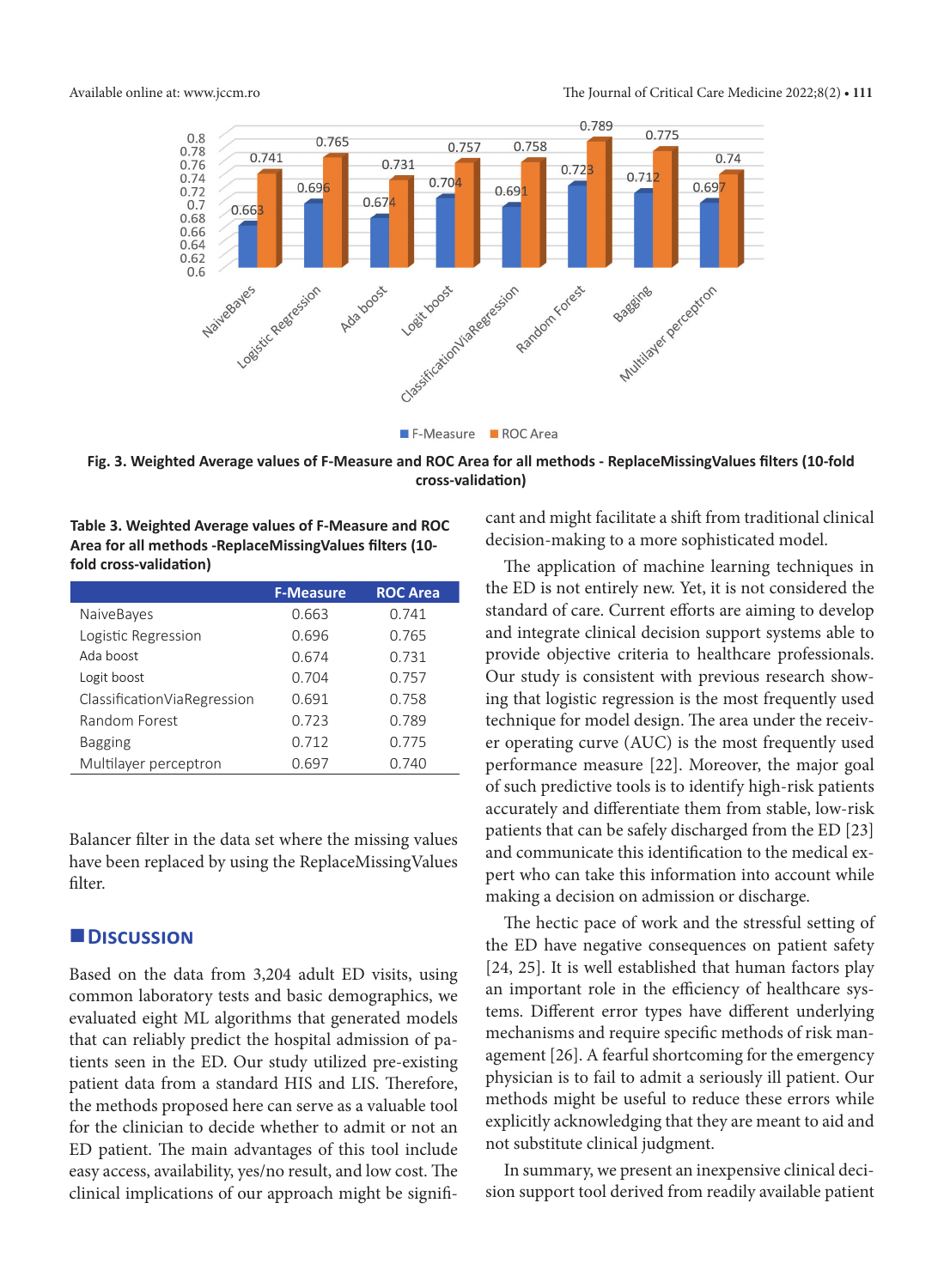data. This tool is intended to aid the emergency physician regarding hospital admission decisions, as the development of machine learning models represents a rapidly evolving field in healthcare.

#### **Limitations**

This study is not without limitations. In our analysis, we did not include clinical parameters such as the vital signs and the Emergency Severity Index (ESI) [27]. We aimed to investigate whether our model can identify hospital admissions without taking into account clinical data. Thus, we included limited input variables in order to present a low-cost decision support tool with the minimum available data from our HIS. Τhere were also missing values in the data we collected and analyzed; for example, not all of the analyzed ED visits had all the laboratory investigations available. Furthermore, our preliminary findings have not yet been followed up by an implementation phase, and the proposed algorithms have not been validated in a pragmatic ED trial. Therefore, future research is warranted in order to demonstrate whether they can actually improve care.

#### **Conclusions**

In this study, we evaluated a collection of very popular ML classifiers on data from an ED. The proposed algorithms generated models which demonstrated acceptable performance in predicting hospital admission of ED patients based on common biochemical markers, coagulation tests, basic demographics, ambulance utilization, and triage disposition to the ED unit. Our research confirms the prevalent current notion that the utilization of artificial intelligence may have a favorable impact on the future of emergency medicine.

#### **CONFLICT OF INTEREST**

The authors report no conflict of interest.

#### **References**

- 1. Sun BC, Hsia RY, Weiss RE, et al. Effect of emergency department crowding on outcomes of admitted patients. Ann Emerg Med. 2013;61(6):605-611.
- 2. Gaieski DF, Agarwal AK, Mikkelsen ME, et al. The impact of ED crowding on early interventions and mortality in patients with severe sepsis. Am J Emerg Med. 2017;35(7):953-960.
- 3. Rathore SS, Curtis JP, Chen J, et al. National Cardiovascular Data Registry. Association of door-to-balloon time and mortality in

patients admitted to hospital with ST elevation myocardial infarction: national cohort study. BMJ. 2009;338:b1807.

- 4. Hautz WE, Kämmer JE, Hautz SC, et al. Diagnostic error increases mortality and length of hospital stay in patients presenting through the emergency room. Scand J Trauma Resusc Emerg Med. 2019;27(1):54.
- 5. Feretzakis G, Loupelis E, Sakagianni A, et al. Using Machine Learning Techniques to Aid Empirical Antibiotic Therapy Decisions in the Intensive Care Unit of a General Hospital in Greece. Antibiotics (Basel). 2020;9(2):50.
- 6. Raita Y, Goto T, Faridi MK, Brown DFM, Camargo CA Jr, Hasegawa K. Emergency department triage prediction of clinical outcomes using machine learning models. Crit Care. 2019;23(1):64.
- 7. Yan L, Zhang HT, Goncalves J, et al. An interpretable mortality prediction model for COVID-19 patients. Nat Mach Intell. 2020;2:283-288.
- 8. Hall M, Frank E, Holmes G, Pfahringer B, Reutemann P, Witten I. The WEKA data mining software. ACM SIGKDD Explorations Newsletter. 2009;11(1):10–18.
- 9. Kasperczuk A, Dardzinska A. Comparative Evaluation of the Different Data Mining Techniques Used for the Medical Database. Acta Mechanica Et Automatica. 2016;10(3):233– 238.
- 10. Bouckaert R. Naive Bayes Classifiers That Perform Well with Continuous Variables. Lecture Notes in Computer Science. 2004;3339:1089-1094.
- 11. Han J, Pei J, Yin Y. Mining frequent patterns without candidate generation, ACM SIGMOD International Conference on Management of Data. 2000;1–12.
- 12. Rish, I. An empirical study of the naive bayes clas-sifier. InIJCAI workshop on Empirical Methods in AI. 2005
- 13. John GH, Langley P: Estimating Continuous Distributions in Bayesian Classifiers. In: Eleventh Conference on Uncertainty in Artificial Intelligence, San Mateo, 338-345, 1995.
- 14. le Cessie S, van Houwelingen JC. Ridge Estimators in Logistic Regression. Applied Statistics. 1992;41(1):191-201.
- 15. Freund Y, Schapire RE. Experiments with a new boosting algorithm. In: Thirteenth International Conference on Machine Learning, San Francisco, 148-156, 1996.
- 16. Friedman J, Hastie T, Tibshirani R. Additive Logistic Regression: a Statistical View of Boosting. The Annals of Statistics. 2000;28(2):337-407.
- 17. Frank E, Wang Y, Inglis S, Holmes G, Witten IH. Using model trees for classification. Machine Learning. 1998;32:63-76.
- 18. Breiman L. Random Forests. Machine Learning. 2001;45:5-32.
- 19. Breiman L. Bagging predictors. Machine Learning. 1996;24:123-140.
- 20. Smith TC, Frank E. Introducing Machine Learning Concepts with WEKA. Methods Mol Biol. 2016;1418:353–378.
- 21. Mandrekar JN. Receiver operating characteristic curve in diagnostic test assessment. J Thorac Oncol. 2010;5(9):1315-6.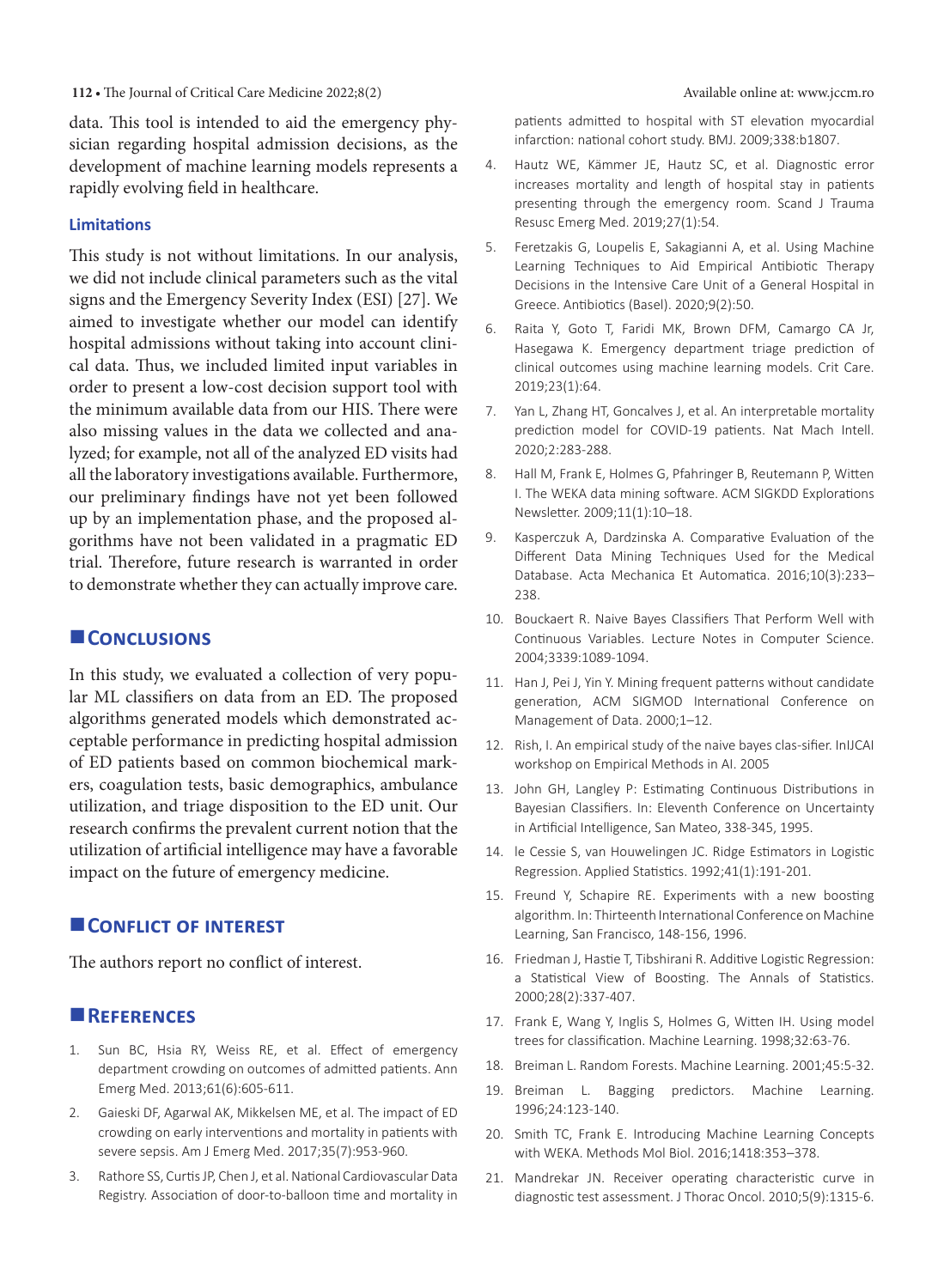- 22. Fernandes M, Vieira SM, Leite F, Palos C, Finkelstein S, Sousa JMC. Clinical Decision Support Systems for Triage in the Emergency Department using Intelligent Systems: a Review. Artif Intell Med. 2020;102:101762.
- 23. Levin S, Toerper M, Hamrock E, et al. Machine-Learning-Based Electronic Triage More Accurately Differentiates Patients With Respect to Clinical Outcomes Compared With the Emergency Severity Index. Ann Emerg Med. 2018;71(5):565-574.
- 24. Weant KA, Bailey AM, Baker SN. Strategies for reducing medication errorsin the emergency department. Open Access

#### Available online at: www.jccm.ro The Journal of Critical Care Medicine 2022;8(2) **• 113**

Emerg Med. 2014;6:45-55.

- 25. Morley C, Unwin M, Peterson GM, Stankovich J, Kinsman L. Emergency department crowding: A systematic review of causes, consequences and solutions. PLoS One. 2018;13(8):e0203316.
- 26. Reason J. Understanding adverse events: human factors. Qual Health Care. 1995;4(2):80-9.
- 27. González J, Soltero R. Emergency Severity Index (ESI) triage algorithm: trends after implementation in the emergency department. Bol Asoc Med P R. 2009;101(3):7-10.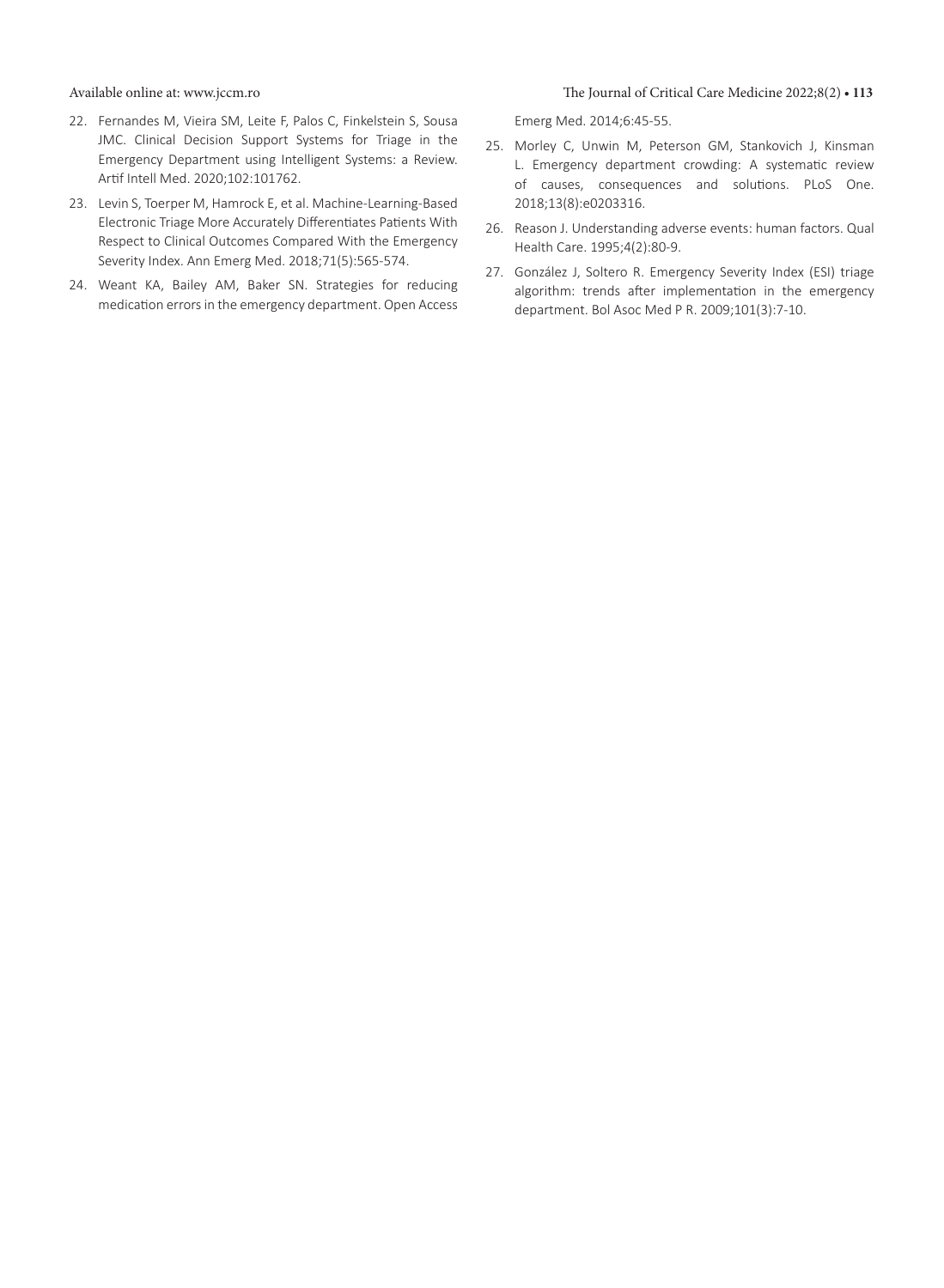#### **114 •** The Journal of Critical Care Medicine 2022;8(2) Available online at: www.jccm.ro

#### **Appendix**

#### **Table A1. Performance results by class of NaiveBayes (10-fold cross-validation)**

|                                 |       |       |             |       | TP Rate FP Rate Precision Recall F-Measure MCC ROC Area PRC Area Admission |             |       |     |
|---------------------------------|-------|-------|-------------|-------|----------------------------------------------------------------------------|-------------|-------|-----|
|                                 | 0.360 | 0.091 | 0.696       | 0.360 | 0.474                                                                      | 0.330 0.734 | 0.602 | Yes |
|                                 | 0.909 |       | 0.640 0.710 | 0.909 | 0.797                                                                      | 0.330 0.734 | 0.811 | No  |
| Weighted Avg. 0.708 0.439 0.705 |       |       |             | 0.708 | 0.679                                                                      | 0.330 0.734 | በ 734 |     |

#### **Table A2. Performance results by class of NaiveBayes –ReplaceMissingValues filters (10-fold cross-validation)**

|                                       |       |       |                   | TP Rate FP Rate Precision Recall F-Measure MCC ROC Area PRC Area Admission |       |       |       |     |
|---------------------------------------|-------|-------|-------------------|----------------------------------------------------------------------------|-------|-------|-------|-----|
|                                       | 0.329 | 0.091 | 0.677 0.329       | 0.442                                                                      | 0.300 | 0.741 | 0.603 | Yes |
|                                       | 0.909 |       | 0.671 0.700 0.909 | 0.791                                                                      | 0.300 | በ 741 | 0.822 | No. |
| Weighted Avg. 0.696 0.458 0.692 0.696 |       |       |                   | 0.663                                                                      | 0.300 | 0.741 | 0.742 |     |

#### **Table A3. Performance results by class of Logistic Regression (10-fold cross-validation)**

|               |       |                       | TP Rate FP Rate Precision Recall F-Measure MCC ROC Area PRC Area Admission |       |       |       |     |
|---------------|-------|-----------------------|----------------------------------------------------------------------------|-------|-------|-------|-----|
|               |       |                       | 0.536                                                                      | 0.346 | 0.762 | 0.641 | Yes |
|               | 0.858 | 0.544   0.732   0.858 | 0.790                                                                      | 0.346 | 0.762 | 0.838 | No  |
| Weighted Avg. |       |                       | 0.697                                                                      | 0.346 | 0.762 | 0.766 |     |

#### **Table A4. Performance results by class of Logistic Regression–ReplaceMissingValues filters (10-fold cross-validation)**

|                                                         |             |             | TP Rate FP Rate Precision Recall F-Measure MCC ROC Area PRC Area Admission |                   |       |     |
|---------------------------------------------------------|-------------|-------------|----------------------------------------------------------------------------|-------------------|-------|-----|
|                                                         | 0.456 0.143 | 0.649 0.456 |                                                                            | 0.536 0.345 0.765 | 0.643 | Yes |
|                                                         |             |             | 0.857  0.544  0.731  0.857  0.789  0.345  0.765                            |                   | 0.841 | No  |
| Weighted Avg. 0.710 0.397 0.701 0.710 0.696 0.345 0.765 |             |             |                                                                            |                   | 0.768 |     |

#### **Table A5. Performance results by class of AdaBoost (10-fold cross-validation)**

|                                           |       |  | TP Rate FP Rate Precision Recall F-Measure MCC ROC Area PRC Area |             |       | <b>Admision</b> |
|-------------------------------------------|-------|--|------------------------------------------------------------------|-------------|-------|-----------------|
|                                           |       |  | 0.423 0.137 0.642 0.423 0.510 0.323 0.753                        |             | 0.620 | Yes             |
|                                           | 0.863 |  | 0.577 0.721 0.863 0.786 0.323 0.753                              |             | 0.836 | No              |
| Weighted Avg.  0.702  0.415  0.692  0.702 |       |  | 0.685                                                            | 0.323 0.753 | 0.757 |                 |

#### **Table A6. Performance results by class of AdaBoost–ReplaceMissingValues filters (10-fold cross-validation)**

|                                           |                     |       | TP Rate FP Rate Precision Recall F-Measure MCC ROC Area PRC Area Admision |             |       |     |
|-------------------------------------------|---------------------|-------|---------------------------------------------------------------------------|-------------|-------|-----|
|                                           | 0.396 0.133 0.634   | 0.396 | 0.487                                                                     | 0.302 0.731 | 0.604 | Yes |
|                                           | 0.867  0.604  0.713 | 0.867 | 0.782                                                                     | 0.302 0.731 | 0.815 | No  |
| Weighted Avg.  0.694  0.431  0.684  0.694 |                     |       | 0.674                                                                     | 0.302 0.731 | 0.738 |     |

#### **Table A7. Performance results by class of LogitBoost (10-fold cross-validation)**

|                                             |  |                                   | TP Rate FP Rate Precision Recall F-Measure MCC ROC Area PRC Area Admission |       |             |              |     |
|---------------------------------------------|--|-----------------------------------|----------------------------------------------------------------------------|-------|-------------|--------------|-----|
|                                             |  | 0.489   0.147   0.658   0.489     | 0.561                                                                      |       | 0.370 0.774 | 0.657        | Yes |
|                                             |  | 0.853  0.511  0.742  0.853  0.794 |                                                                            |       | 0.370 0.774 | <u>በ ጸ54</u> | No. |
| Weighted Avg. 0.719 0.377 0.711 0.719 0.708 |  |                                   |                                                                            | 0.370 | 0.774       | 0.782        |     |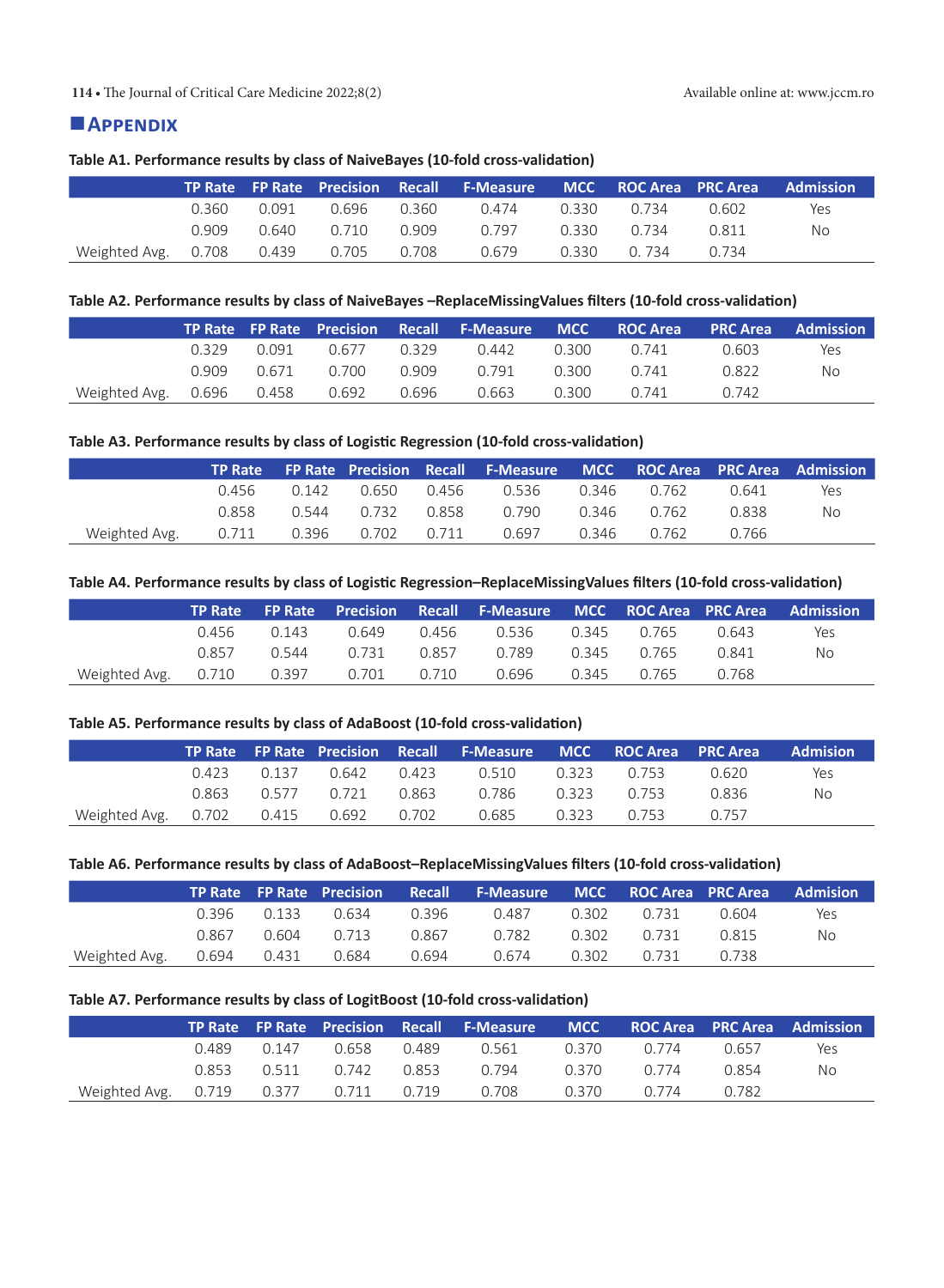#### **Table A8. Performance results by class of LogitBoost –ReplaceMissingValues filters (10-fold cross-validation)**

|                                             |  |                     | TP Rate FP Rate Precision Recall F-Measure MCC ROC Area PRC Area Admission |       |       |       |     |
|---------------------------------------------|--|---------------------|----------------------------------------------------------------------------|-------|-------|-------|-----|
|                                             |  |                     | 0.464  0.135  0.666  0.464  0.547  0.364  0.757                            |       |       | 0.641 | Yes |
|                                             |  | 0.865  0.536  0.736 | 0.865 0.795 0.364 0.757                                                    |       |       | 0.837 | No  |
| Weighted Avg. 0.718 0.389 0.710 0.718 0.704 |  |                     |                                                                            | 0.364 | 0.757 | 0.765 |     |

#### **Table A9. Performance results by class of ClassificationViaRegression (10-fold cross-validation)**

|                             |  | <b>TP Rate FP Rate Precision</b> |       | Recall F-Measure MCC ROCArea PRCArea Admission |       |             |       |     |
|-----------------------------|--|----------------------------------|-------|------------------------------------------------|-------|-------------|-------|-----|
|                             |  | 0.447 0.145 0.641                |       | 0.447 0.527                                    |       | 0.334 0.760 | 0.639 | Yes |
|                             |  | 0.855 0.553 0.727                |       | 0.855 0.786 0.334 0.760                        |       |             | 0.839 | No. |
| Weighted Avg. $0.705$ 0.403 |  | 0.696                            | 0.705 | 0.691                                          | 0.334 | 0.760       | 0.766 |     |

#### **Table A10. Performance results by class of ClassificationViaRegression–ReplaceMissingValues filters (10-fold cross-validation)**

|                                                         |  |  | TP Rate FP Rate Precision Recall F-Measure MCC ROC Area PRC Area Admission |  |       |     |
|---------------------------------------------------------|--|--|----------------------------------------------------------------------------|--|-------|-----|
|                                                         |  |  | 0.447  0.145  0.641  0.447  0.527  0.334  0.758                            |  | 0.638 | Yes |
|                                                         |  |  | 0.855  0.553  0.727  0.855  0.786  0.334  0.758                            |  | 0.837 | No. |
| Weighted Avg. 0.705 0.403 0.696 0.705 0.691 0.334 0.758 |  |  |                                                                            |  | 0.764 |     |

#### **Table A11. Performance results by class of Random Forest (10-fold cross-validation)**

|                                                  |       |       |             |       |             |       | TP Rate FP Rate Precision Recall F-Measure MCC ROC Area PRC Area Admission |
|--------------------------------------------------|-------|-------|-------------|-------|-------------|-------|----------------------------------------------------------------------------|
|                                                  | 0.394 | 0.103 | 0.689 0.394 | 0.501 | 0.345 0.757 | 0.650 | Yes                                                                        |
|                                                  | 0.897 | 0.606 |             |       | 0.345 0.757 | 0.832 | No                                                                         |
| Weighted Avg.  0.713  0.422  0.708  0.713  0.689 |       |       |             |       | 0.345 0.757 | 0.765 |                                                                            |

#### **Table A12. Performance results by class of Random Forest–ReplaceMissingValues filters (10-fold cross-validation)**

|                                       |       |       |       |       | TP Rate FP Rate Precision Recall F-Measure MCC ROC Area PRC Area Admission |        |       |       |     |
|---------------------------------------|-------|-------|-------|-------|----------------------------------------------------------------------------|--------|-------|-------|-----|
|                                       | 0.540 | 0.161 | 0.660 | 0.540 | 0.594                                                                      | 0.399  | 0.789 | 0.676 | Yes |
|                                       | 0.839 |       |       |       | 0.797                                                                      | (1.399 | 0.789 | 0.858 | No  |
| Weighted Avg. 0.729 0.350 0.723 0.729 |       |       |       |       | 0.723                                                                      | 0.399  | 0.789 | 0.791 |     |

#### **Table A13. Performance results by class of Bagging (10-fold cross-validation)**

|                                                  |       |                                   |             |       |       |       | TP Rate FP Rate Precision Recall F-Measure MCC ROC Area PRC Area Admission |
|--------------------------------------------------|-------|-----------------------------------|-------------|-------|-------|-------|----------------------------------------------------------------------------|
|                                                  |       | 0.471  0.142  0.657  0.471  0.549 |             | 0.360 | 0.764 | 0.654 | Yes                                                                        |
|                                                  | 0.858 | 0.529 0.737                       | 0.858 0.793 | 0.360 | 0.764 | 0.840 | No                                                                         |
| Weighted Avg.  0.716  0.387  0.708  0.716  0.703 |       |                                   |             | 0.360 | 0.764 | በ 772 |                                                                            |

**Table A14. Performance results by class of Bagging–ReplaceMissingValues filters (10-fold cross-validation)**

|                                                                |       |             | TP Rate FP Rate Precision Recall F-Measure MCC ROC Area PRC Area Admission |  |       |     |
|----------------------------------------------------------------|-------|-------------|----------------------------------------------------------------------------|--|-------|-----|
|                                                                |       |             | 0.515 0.161 0.649 0.515 0.574 0.375 0.775                                  |  | 0.654 | Yes |
|                                                                | 0.839 | 0.485 0.749 | 0.839   0.791   0.375   0.775                                              |  | 0.852 | No. |
| Weighted Avg.  0.720  0.366  0.712  0.720  0.712  0.375  0.775 |       |             |                                                                            |  | በ 779 |     |

#### **Table A15. Performance results by class of Multilayer perceptron (10-fold cross-validation)**

|                                                               |  |  | TP Rate FP Rate Precision Recall F-Measure MCC ROC Area PRC Area Admission |  |     |
|---------------------------------------------------------------|--|--|----------------------------------------------------------------------------|--|-----|
|                                                               |  |  | 0.542 0.190 0.623 0.542 0.580 0.364 0.742 0.622                            |  | Yes |
|                                                               |  |  | 0.810  0.458  0.753  0.810  0.781  0.364  0.742  0.815                     |  | No. |
| Weighted Avg. 0.712 0.360 0.705 0.712 0.707 0.364 0.742 0.744 |  |  |                                                                            |  |     |